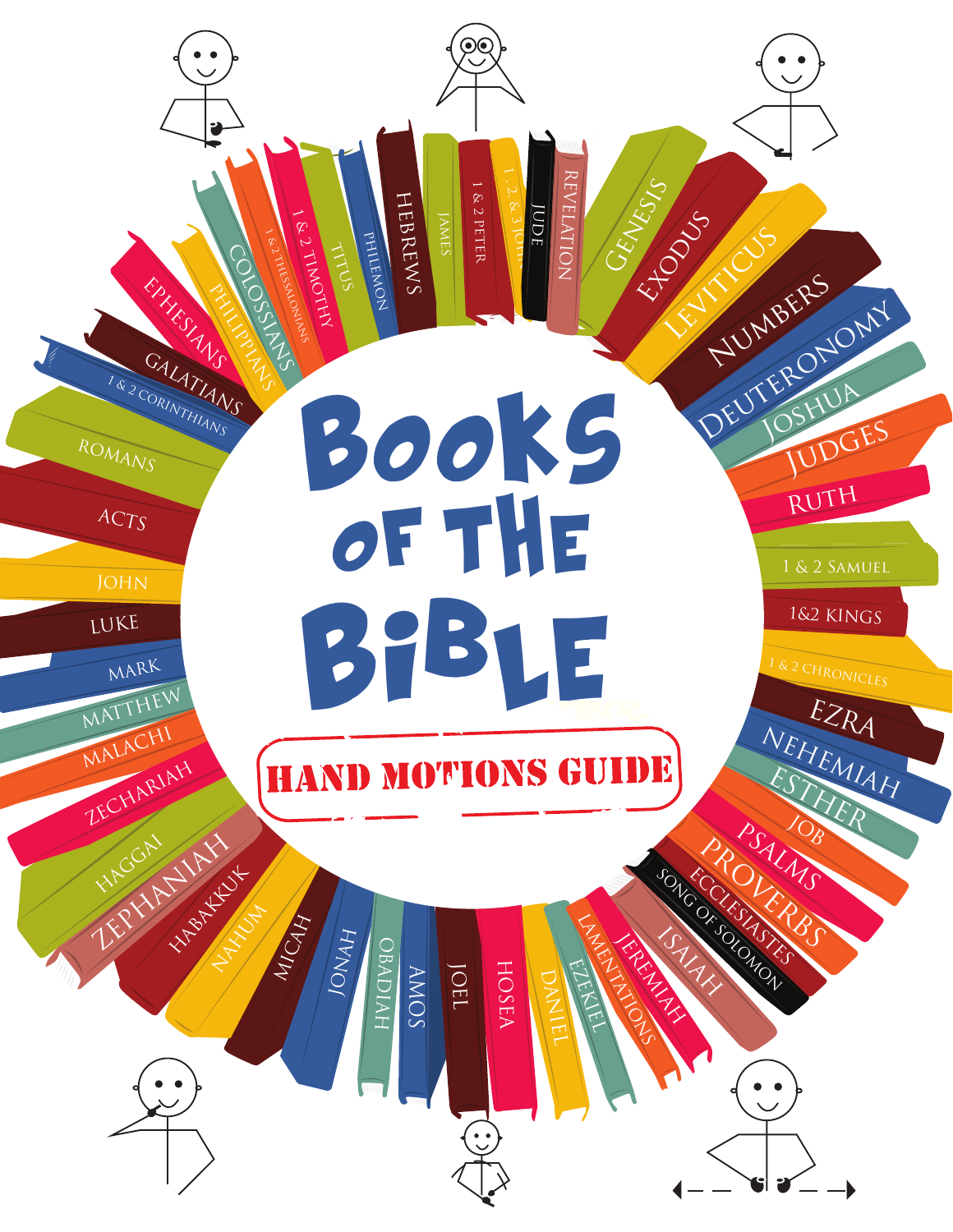# **BOOKS OF THE BIBLE HAND MOTIONS**



### **GENESIS**

**Start hands together in front of face and move left arm left and right arm right to form a circle like the earth**



#### **EXODUS**

**Open hands as if parting the Red Sea**



## **LEVITICUS**

**Fist on forehead to represent the law on our minds**



**NUMBERS Counting to 3 on fingers**



## **DEUTERONOMY**

**Two fingers in a peace sign**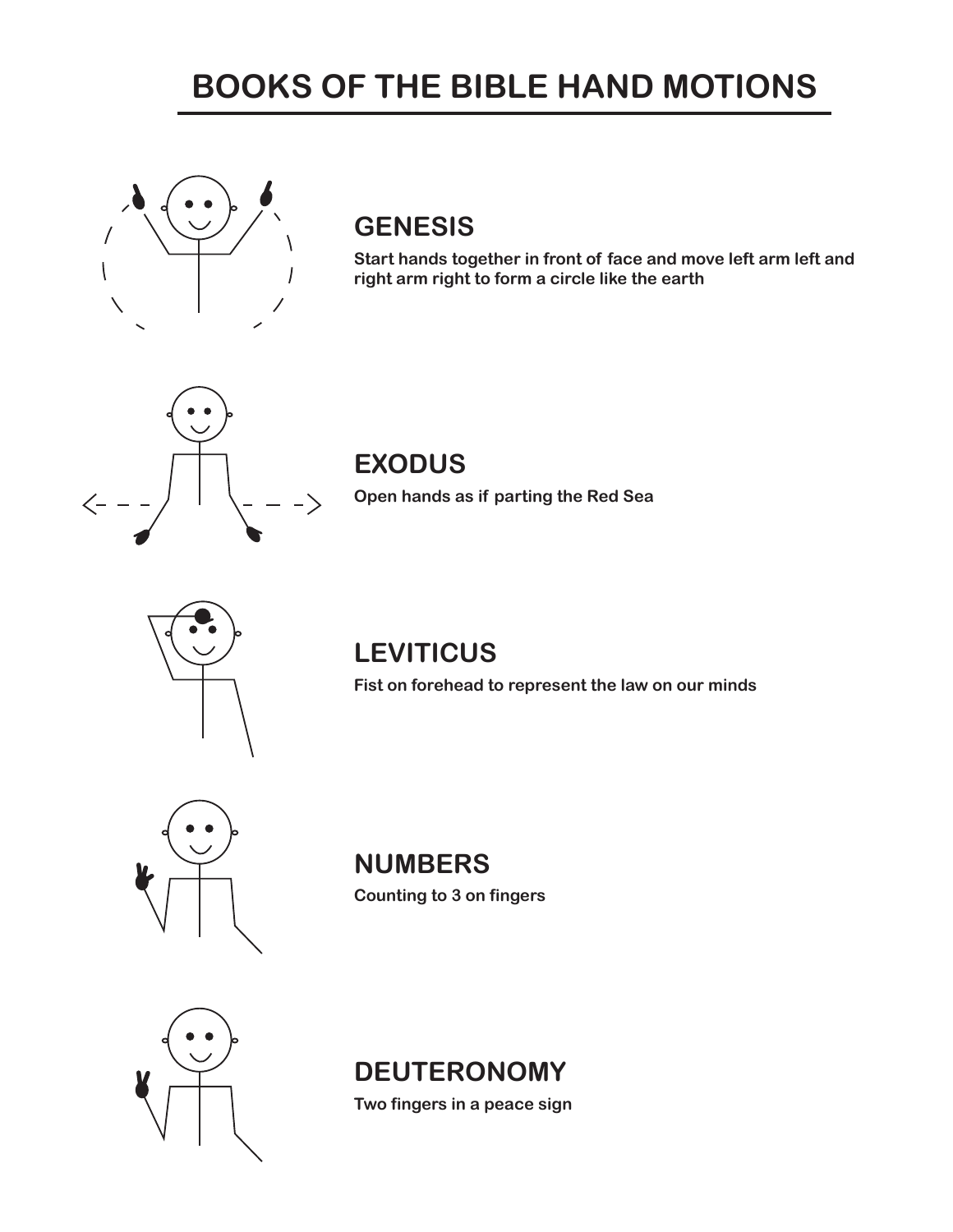

**JOSHUA Drop hands like the walls of Jericho falling**



#### **JUDGES**

**Pound a fist into the other hand like a judge's gavel**



**RUTH Bend down and pick up a piece of wheat**



### **1 & 2 SAMUEL**

**Count on your fingers 1 and 2, then make an S with one finger in the air**



## **1 & 2 KINGS**

**Count on your fingers 1 and 2, then put both hands on your head like a crown**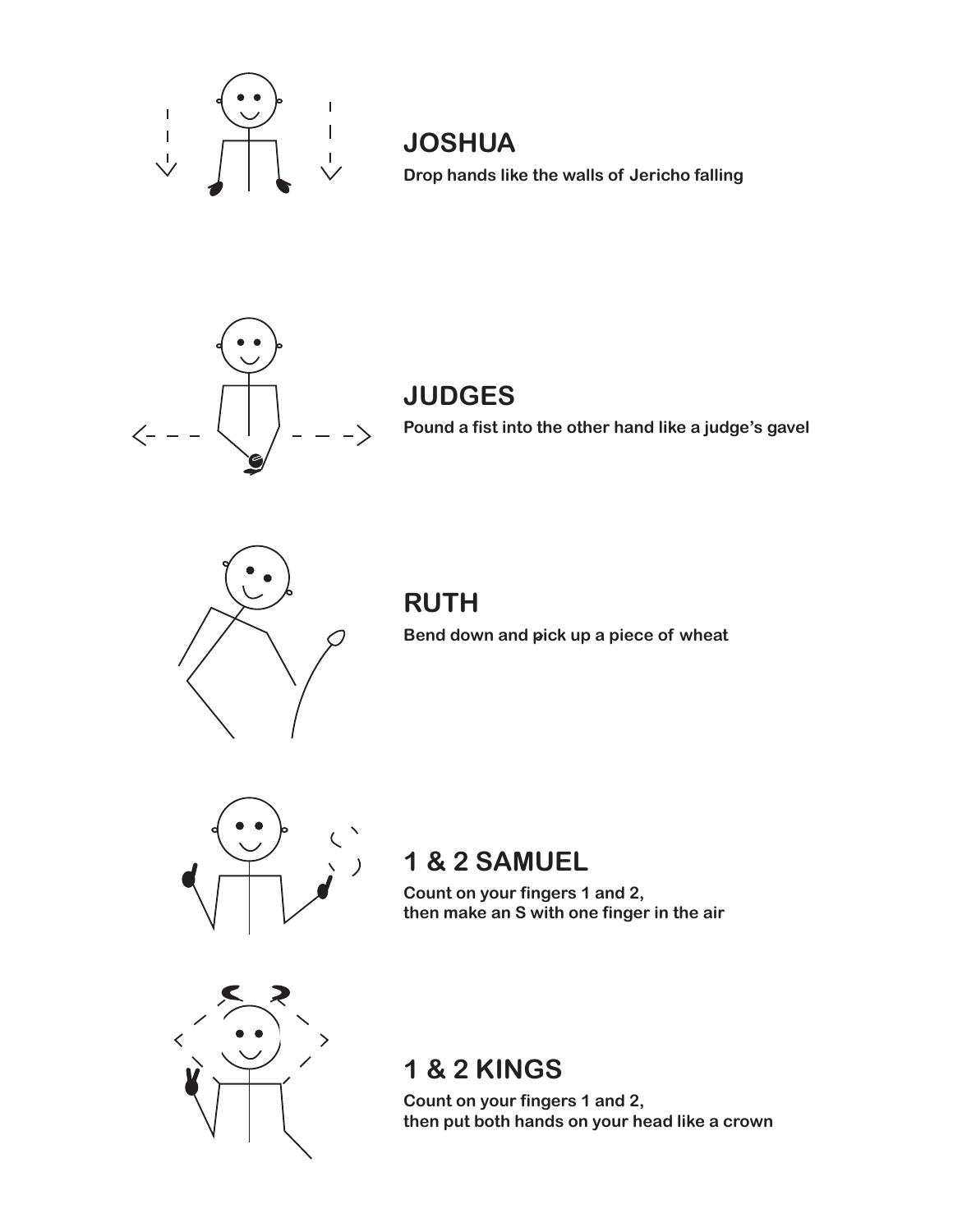

## **1 & 2 CHRONICLES**

**Count on your fingers 1 and 2, then make an C shape with your hand.**



# **EZRA**

**Wave goodbye as if leaving exile to go home**



#### **NEHEMIAH**

**Stack one hand on the other as if stacking bricks and building a wall**



# **ESTHER**

**Pretend you're placing a crown on your head.**



**JOB Scratch your arm**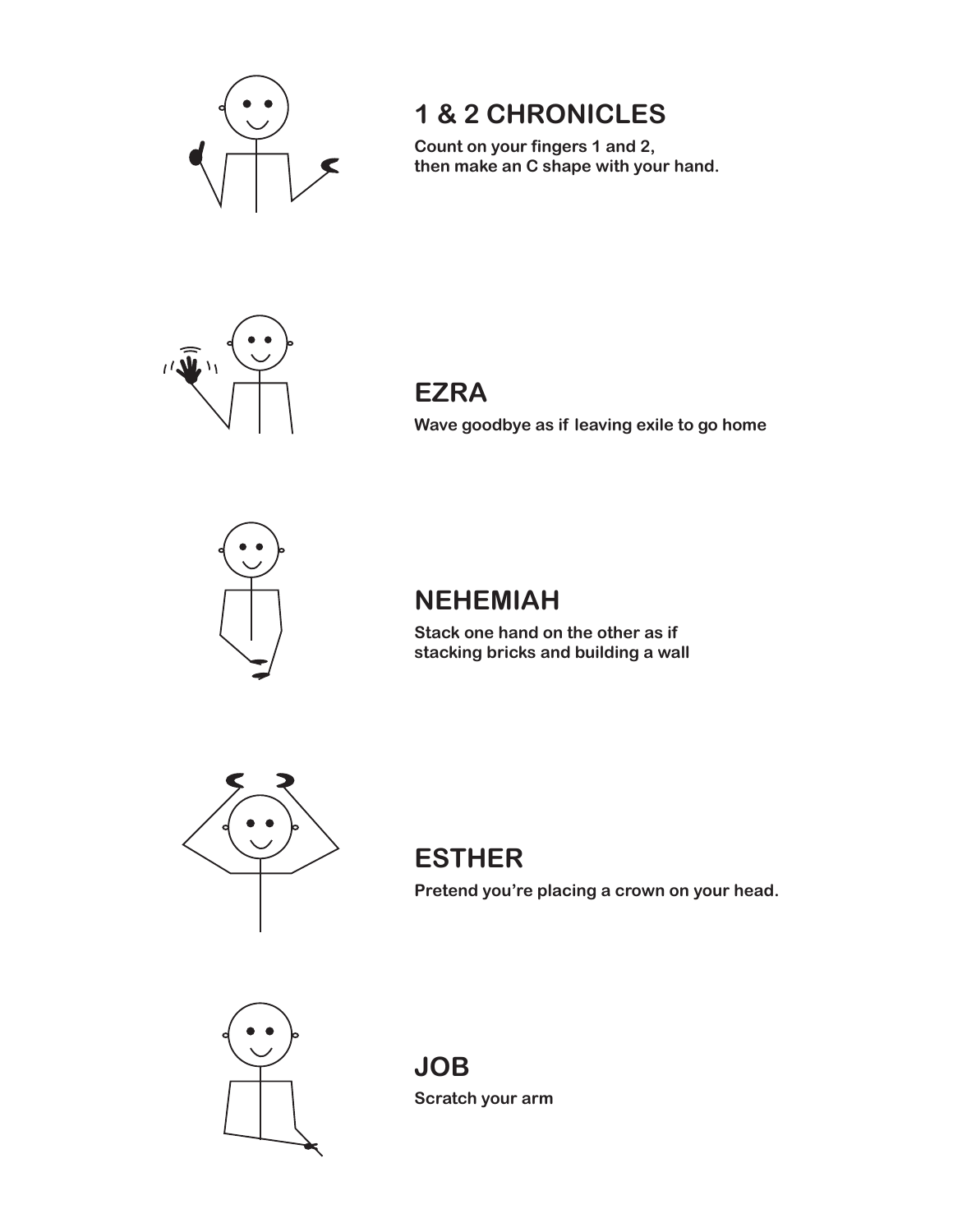

**PSALM Lift up a hand in praise.**



# **PROVERBS**

**Point like a teacher.**



## **ECCLESIASTES**

**Shrug, becasue it's all meaningless.**



## **SONG OF SOLOMON**

**Put a "wedding ring" on your finger**



**ISAIAH Draw a lower case "I" in the air and dot the "I"**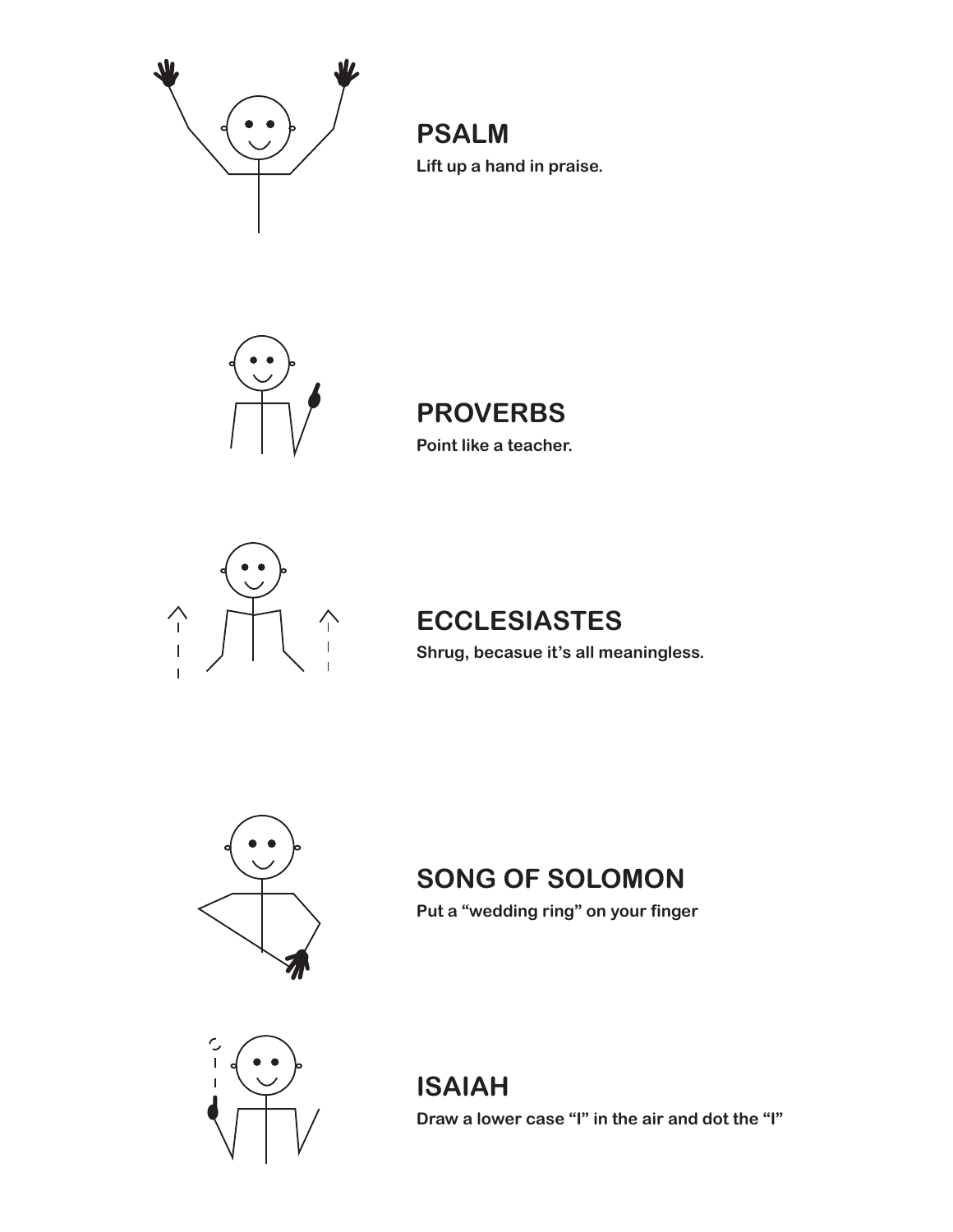

**JEREMIAH Cry with one eye**



# **LAMENTATIONS**

**Cry with both eyes.**



**EZEKIEL Draw a "Z" in the air**



### **DANIEL**

**Cover your mouth like God closed the lions' mouths.**



**HOSEA**

**Hands up on either side of the head like the legs of an H**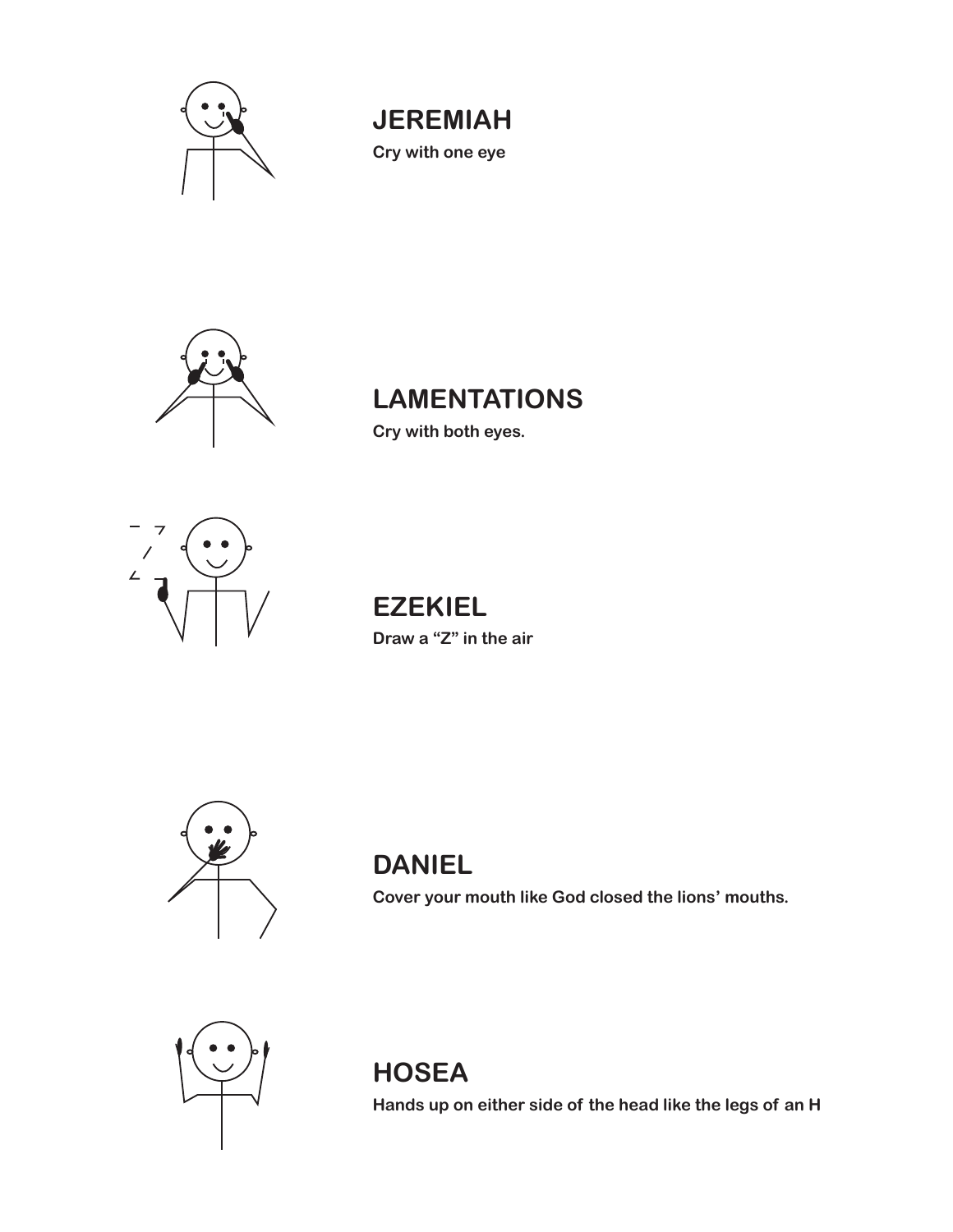

**JOEL Draw a "J" in the air**



**AMOS Hands up in a peak like an A**



## **OBADIAH**

**Hands over head in a circle like an O**



# **JONAH**

**Hands like fish gills on the side of their face**



#### **MICAH**

**Rock a baby in your arms because Micah said where Jesus would be born**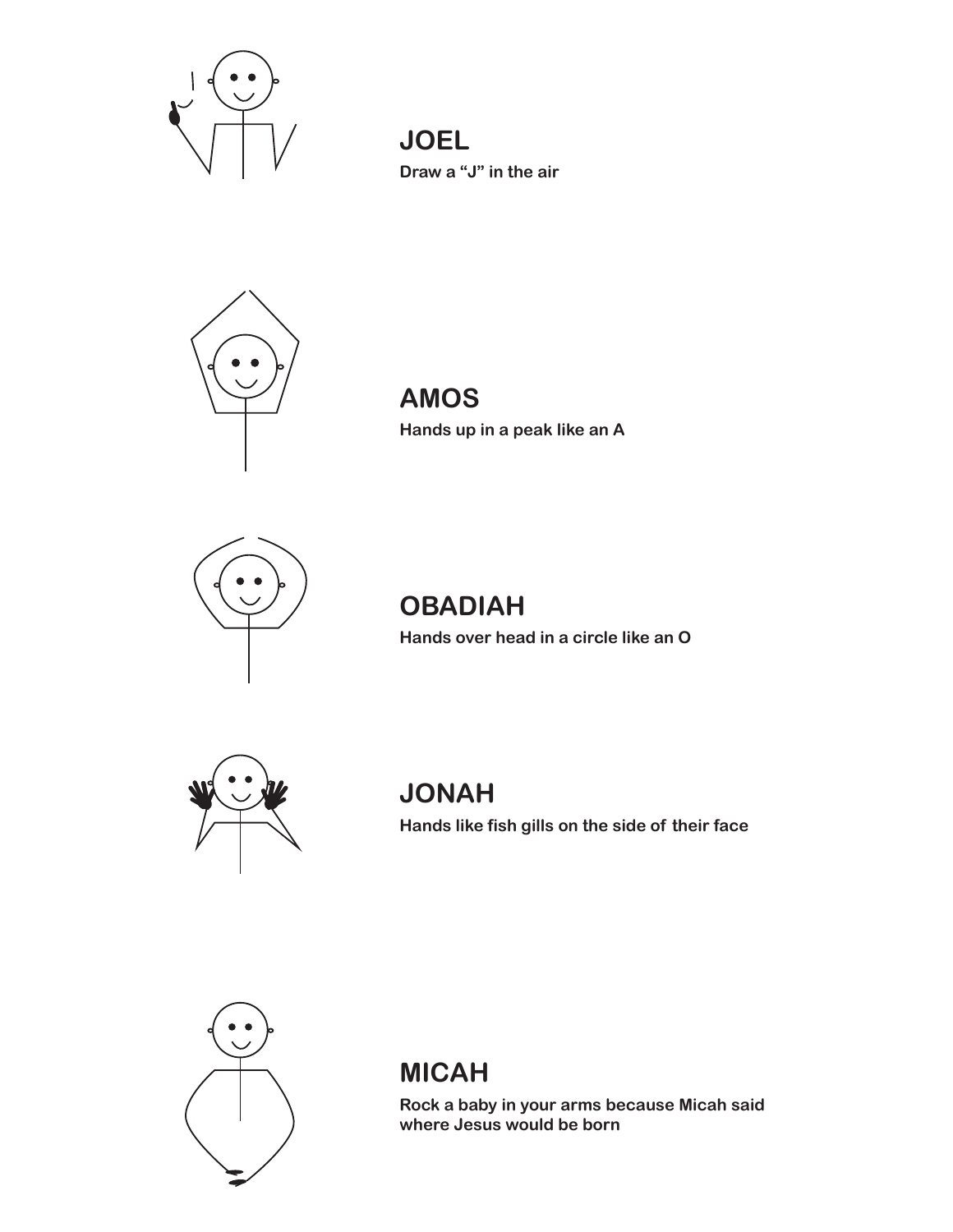

### **NAHUM**

**Hold your nose to make the N sound in Nahum**



## **HABAKKUK**

**Stir a pot in front you like you're cooking for Habbakuk**



## **ZEPHANIAH**

**Make a Z with your arms (as if walking like an Egyptian) to the left**



### **HAGGAI**

**Make a circle around your eye for Hagg-eye**



### **ZECHARIAH**

**Make a Z with your arms but pointed to the right.**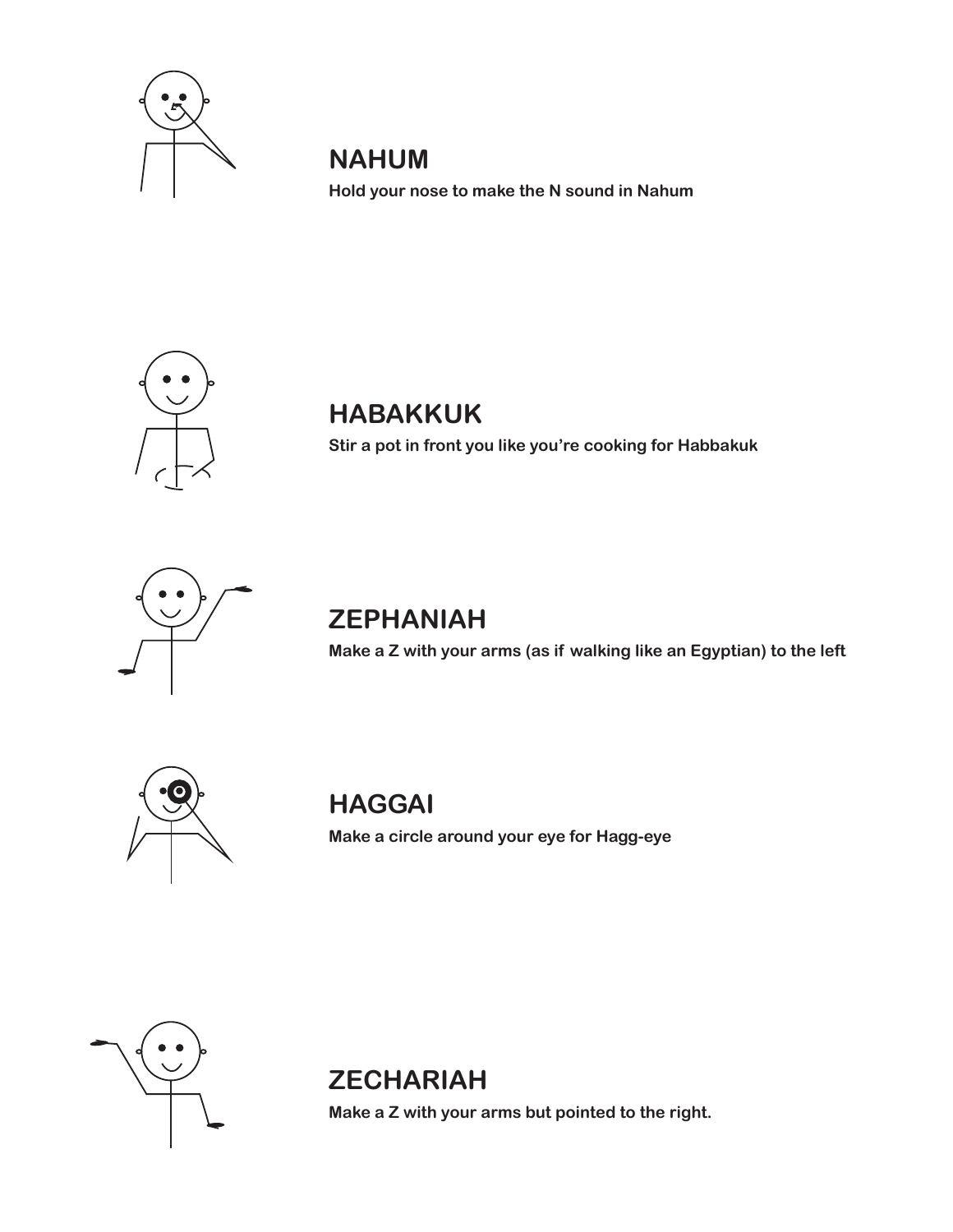

## **MALACHI**

**Point to heaven because Malachi taught us the Messiah is coming!**



#### **MATTHEW Make a big "M" with two hands**



#### **MARK Make a small M with 3 fingers on one hand**



#### **LUKE**

**Make an L with the thumb and index finger of one hand**



#### **JOHN**

**Make a W to remember, "In the begining was the Word..."**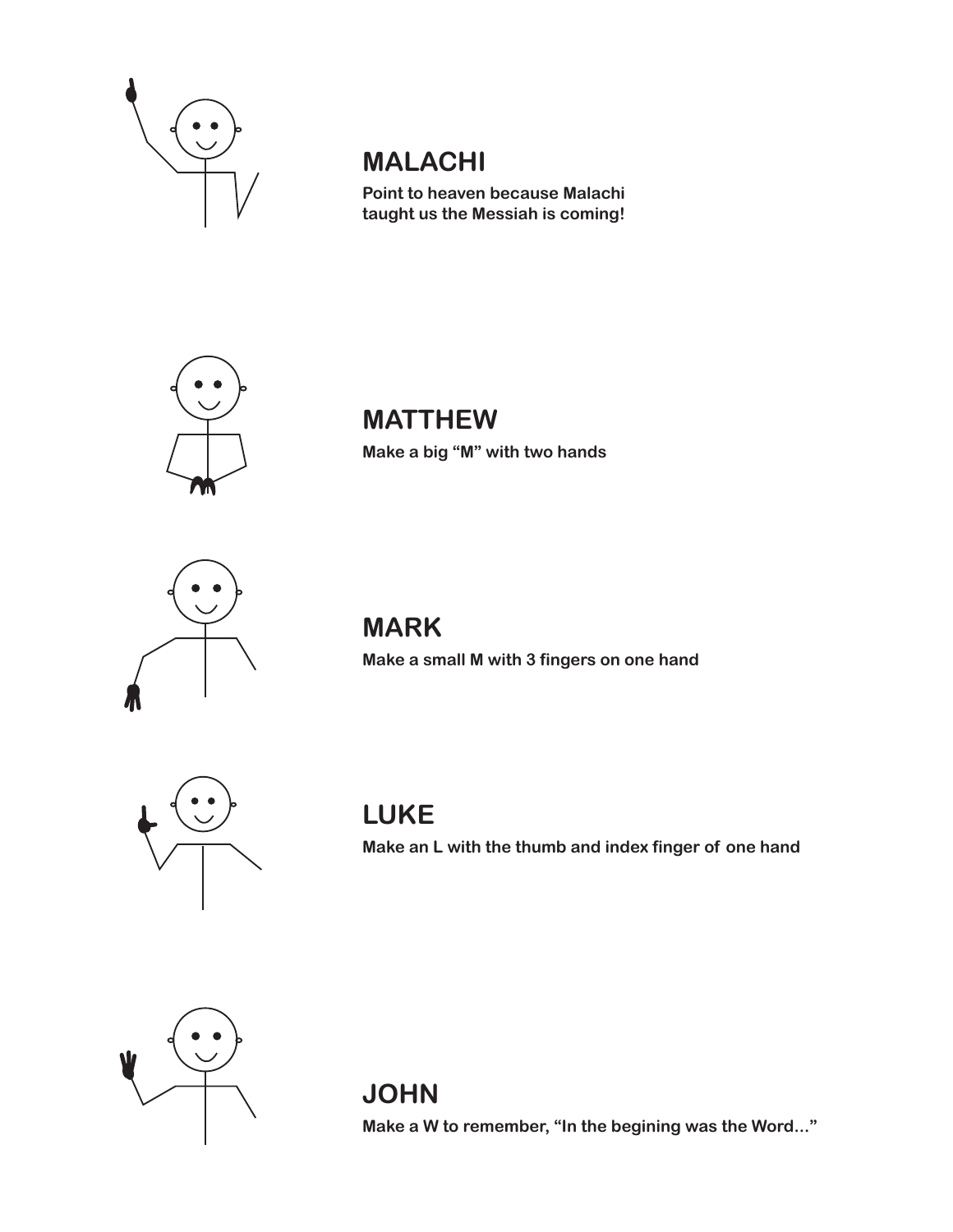

**ACTS Swing a pretend axe with your hands**



**ROMANS Salute**



### **1 & 2 Corinthians**

**Count 1 and 2 on fingers, then make a big C as in YMCA**



## **GALATIANS**

**Turn the big C into a G by bending in the lower arm**



**EPEHESIANS**

**Hold 3 fingers sideways in an E shape**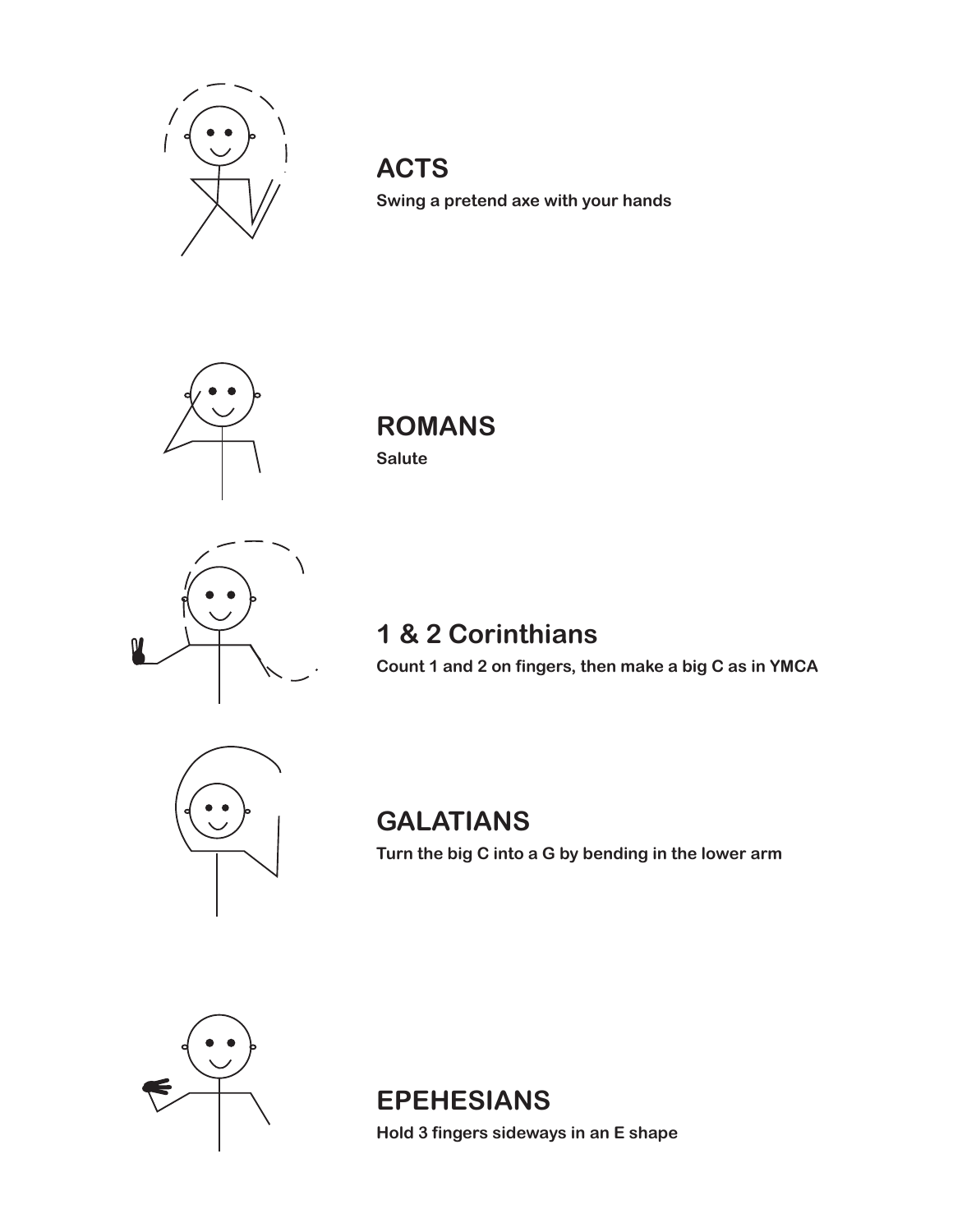

## **PHILIPPIANS**

**Flip your hand from palm up to palm down**



## **COLOSSIANS**

**Hold both hands in front of you like you are steering a car to avoid a "collision.**



## **1 & 2 THESSALONIANS**

**Count 1 and 2 fingers, then make a T with your hands, left hand on top**



### **1 & 2 TIMOTHY**

**Count 1 and 2 fingers, then make a T with your hands, right hand on top**



## **TITUS**

**Pretend to tie the knot in the air with your fingers**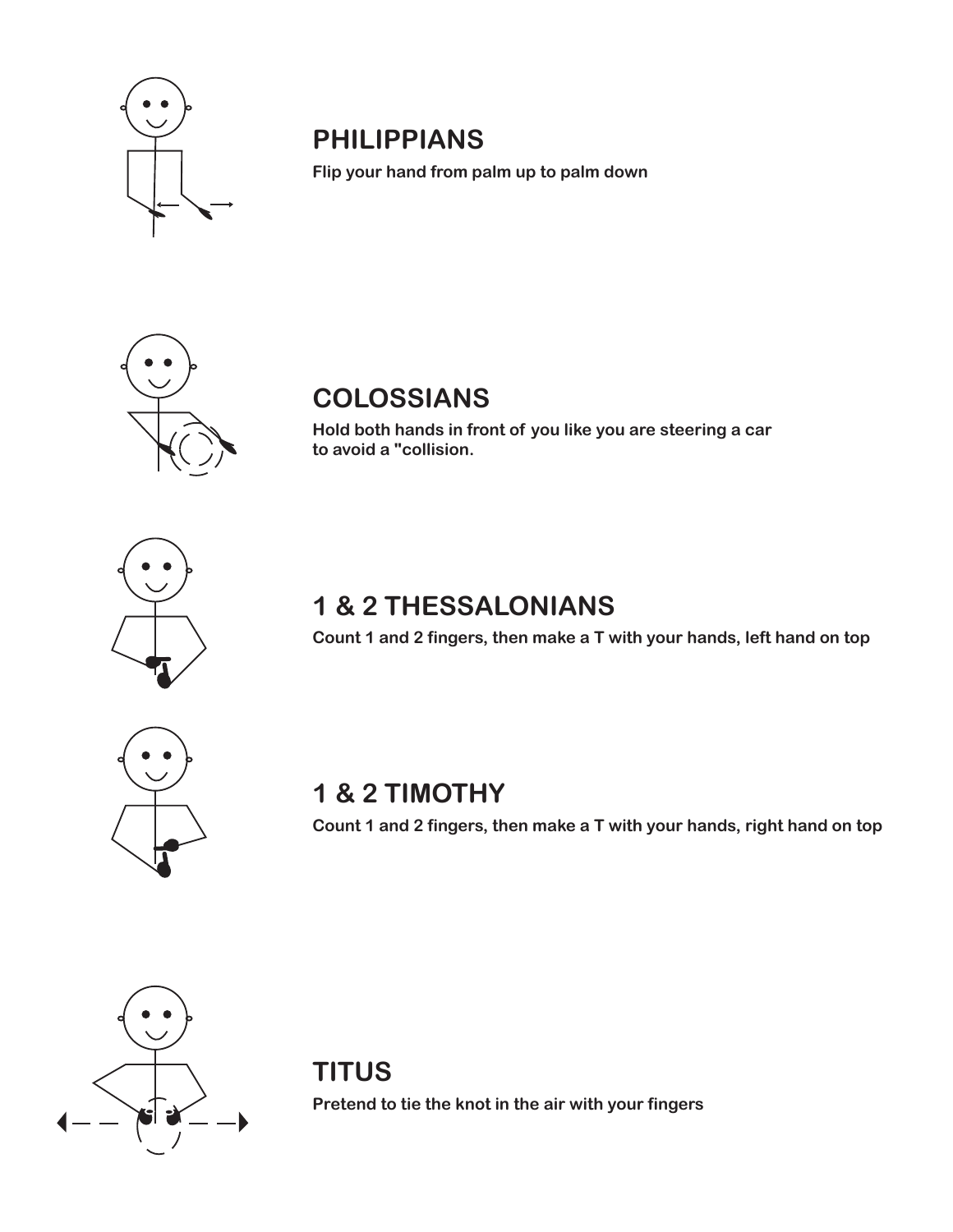

## **PHILEMON**

**Break your hands apart as if breaking chains free from wrists**



### **HEBREWS**

**Pretend to sip "brewed coffee from a cup** 



**JAMES Point to your tongue**



**1 & 2 PETER**

**Count 1 and 2 with your fingers, then throw in your fishing line**



#### **1, 2, and 3 JOHN Count 1, 2, and 3 fingers**